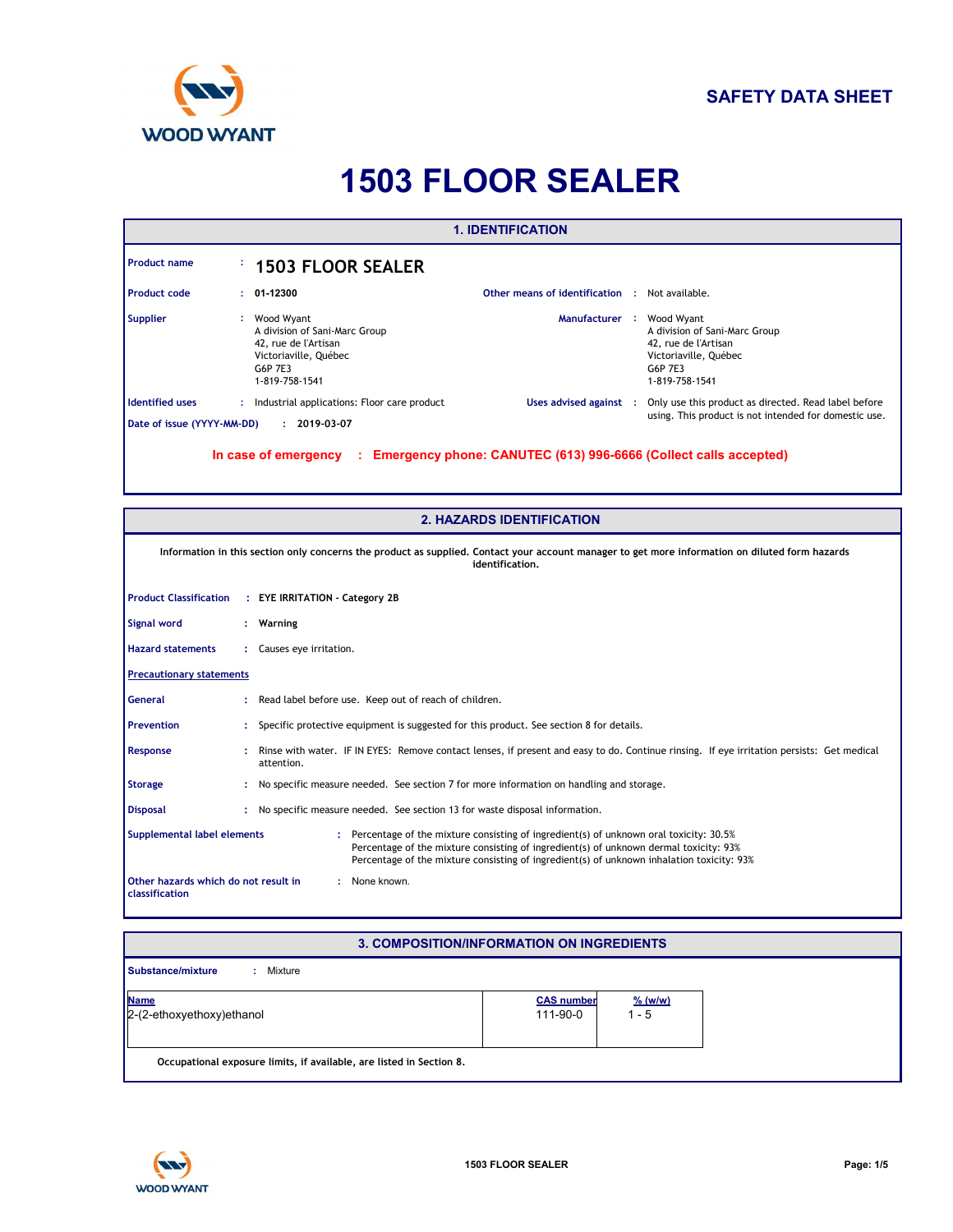# **4. FIRST AID MEASURES**

| Description of required first aid measures |                                                                                                                                                                                       |
|--------------------------------------------|---------------------------------------------------------------------------------------------------------------------------------------------------------------------------------------|
| Eye contact                                | In case of contact with eyes, flush with fresh water. Check for and remove any contact lenses. Continue rinsing. If irritation persists, get<br>medical attention.                    |
| <b>Skin contact</b>                        | In case of irritation, rinse with water. Get medical attention if irritation persist.                                                                                                 |
| Ingestion                                  | Rinse mouth with water. Do not induce vomiting unless directed to do so by medical personnel. Get medical attention if symptoms occur.                                                |
| <b>Inhalation</b>                          | Move victim to fresh air and keep at rest in a position comfortable for breathing. Get medical attention if adverse health effects persist or<br>are severe. Maintain an open airway. |
|                                            | Most important symptoms/effects, acute and delayed                                                                                                                                    |
| <b>Eye contact</b>                         | Adverse symptoms may include the following:<br>irritation<br>watering<br>redness                                                                                                      |
| <b>Skin contact</b>                        | No specific symptoms under normal use conditions.                                                                                                                                     |
| Ingestion                                  | No specific symptoms under normal use conditions.                                                                                                                                     |
| <b>Inhalation</b>                          | No specific symptoms under normal use conditions.                                                                                                                                     |
| Notes to physician                         | Treat symptomatically. Contact poison treatment specialist immediately if large quantities have been ingested or inhaled.                                                             |
| See toxicological information (Section 11) |                                                                                                                                                                                       |

| <b>5. FIRE-FIGHTING MEASURES</b>                   |                                                                                                                                                                                                 |  |  |  |
|----------------------------------------------------|-------------------------------------------------------------------------------------------------------------------------------------------------------------------------------------------------|--|--|--|
| <b>Extinguishing media</b>                         |                                                                                                                                                                                                 |  |  |  |
| Suitable extinguishing media                       | Use an extinguishing agent suitable for the surrounding fire.                                                                                                                                   |  |  |  |
| Unsuitable extinguishing media                     | None known.                                                                                                                                                                                     |  |  |  |
| Specific hazards arising from the<br>chemical      | In a fire or if heated, a pressure increase will occur and the container may burst.                                                                                                             |  |  |  |
| Hazardous thermal decomposition products           | Decomposition products may include the following materials:<br>carbon dioxide<br>carbon monoxide<br>phosphorus oxides                                                                           |  |  |  |
| Special fire-fighting procedures                   | Promptly isolate the scene by removing all persons from the vicinity of the incident if there is a fire. No action should be taken<br>involving any personal risk or without suitable training. |  |  |  |
| Special protective equipment for fire-<br>fighters | Fire-fighters should wear appropriate protective equipment and self-contained breathing apparatus (SCBA) with a<br>full face-piece operated in positive pressure mode.                          |  |  |  |
| <b>6. ACCIDENTAL RELEASE MEASURES</b>              |                                                                                                                                                                                                 |  |  |  |

| <b>Personal precautions</b> | No action shall be taken involving any personal risk or without suitable training. Evacuate surrounding areas. Keep unnecessary and<br>unprotected personnel from entering. Do not touch or walk through spilled material. Initiate spill response procedures if required. |
|-----------------------------|----------------------------------------------------------------------------------------------------------------------------------------------------------------------------------------------------------------------------------------------------------------------------|
| <b>Personal protection</b>  | Put on appropriate personal protective equipment (see Section 8).                                                                                                                                                                                                          |
| <b>Cleaning method</b>      | Contain and collect spillage with non-combustible, absorbent material e.g. sand, earth, vermiculite or diatomaceous earth and place in<br>container for disposal according to local regulations (see Section 13). Use a water rinse for final clean-up.                    |

# **7. HANDLING AND STORAGE**

| <b>Handling</b>                | Eating, drinking and smoking should be prohibited in areas where this material is handled, stored and processed. Workers should wash hands<br>and face before eating, drinking and smoking. Remove contaminated clothing and protective equipment before entering eating areas. See<br>Section 8 for additional information on hygiene measures.                                                                 |
|--------------------------------|------------------------------------------------------------------------------------------------------------------------------------------------------------------------------------------------------------------------------------------------------------------------------------------------------------------------------------------------------------------------------------------------------------------|
| Storage and<br>Incompatibility | Store in accordance with local regulations. Keep container tightly closed and sealed until ready for use. Containers that have been opened<br>must be carefully resealed and kept upright to prevent leakage. Do not store in unlabeled containers. Use appropriate containment to avoid<br>environmental contamination. Keep out of reach of children. Store away from incompatible materials (see Section 10). |

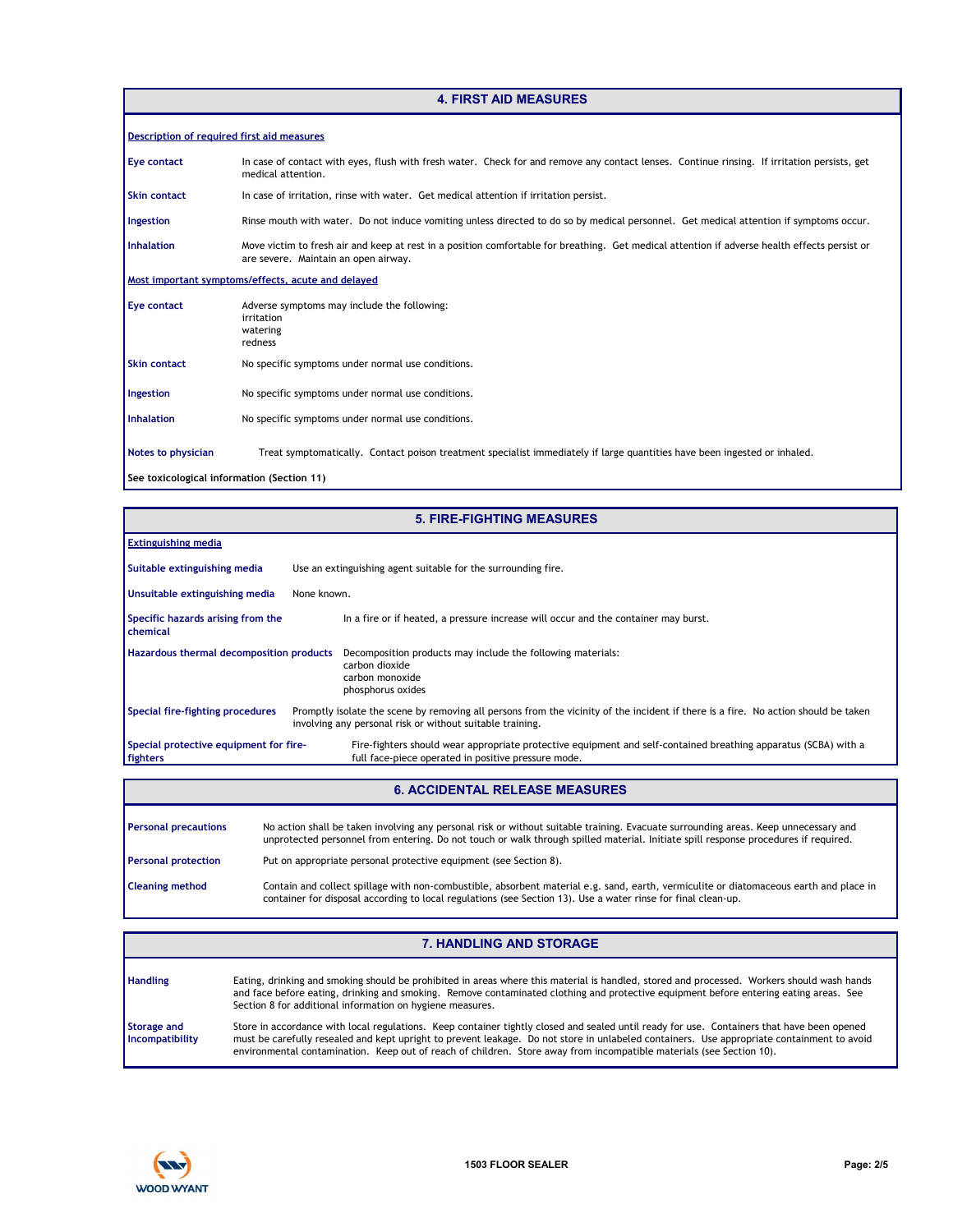| <b>8. EXPOSURE CONTROLS/PERSONAL PROTECTION</b> |                                                                                                                                                                 |  |  |
|-------------------------------------------------|-----------------------------------------------------------------------------------------------------------------------------------------------------------------|--|--|
| <b>Occupational exposure limits</b><br>None.    |                                                                                                                                                                 |  |  |
| Appropriate engineering controls                | Good general ventilation should be sufficient to control worker exposure to airborne contaminants that could arise from the use if<br>this product.             |  |  |
| Individual protection measures                  |                                                                                                                                                                 |  |  |
| <b>Eye/face protection</b>                      | Continued or intense exposures might required to wear safety glasses. It is minimally suggested to wear safety glasses while<br>using or handling this product. |  |  |
| <b>Hands and Body protection</b>                | No specific protective equipment required under normal use conditions. Prolonged or severe exposures might require to wear<br>chemical-resistant gloves.        |  |  |
| <b>Respiratory protection</b>                   | No specific protective equipment required under normal use conditions.                                                                                          |  |  |

### **9. PHYSICAL AND CHEMICAL PROPERTIES**

| <b>Physical state</b>                                          | Liquid. [Opaque] | pH                      | 9.25                             | <b>Flash point</b>      | [Product does not sustain]<br>combustion.] |
|----------------------------------------------------------------|------------------|-------------------------|----------------------------------|-------------------------|--------------------------------------------|
| Color                                                          | White.           | <b>Relative density</b> | 1.016                            | <b>Melting point</b>    | Not available.                             |
| <b>Odor</b>                                                    | Acrylic          | <b>Viscosity</b>        | Not available.                   | <b>Boiling point</b>    | Not available.                             |
| Odor threshold                                                 | Not available.   | Vapor pressure          | Not available.                   | Fire point              | : Not available.                           |
| Solubility in water<br>÷                                       | Not available.   | Vapor density<br>÷.     | Not available.                   | <b>Evaporation rate</b> | Not available.                             |
| <b>Decomposition temperature</b>                               | Not available.   |                         | <b>Auto-ignition temperature</b> | Not available.          |                                            |
| Partition coefficient: n-octanol/<br>water                     | Not available.   |                         | Flammability (solid, gas)        | Not available.          |                                            |
| Not available.<br>Lower and upper explosive (flammable) limits |                  |                         |                                  |                         |                                            |

# **10. STABILITY AND REACTIVITY**

| Reactivity                         |                   | No specific test data related to reactivity available for this product or its ingredients.           |  |  |
|------------------------------------|-------------------|------------------------------------------------------------------------------------------------------|--|--|
| <b>Chemical stability</b>          |                   | The product is stable.                                                                               |  |  |
| Incompatible materials             |                   | No specific data.                                                                                    |  |  |
| <b>Conditions to avoid</b>         | No specific data. |                                                                                                      |  |  |
| Possibility of hazardous reactions |                   | Under normal conditions of storage and use, hazardous reactions will not occur.                      |  |  |
| Hazardous decomposition products   |                   | Under normal conditions of storage and use, hazardous decomposition products should not be produced. |  |  |

#### **11. TOXICOLOGICAL INFORMATION**

| Route of exposure                                                | Routes of entry anticipated: Oral.                   |                                                   |  |  |  |  |
|------------------------------------------------------------------|------------------------------------------------------|---------------------------------------------------|--|--|--|--|
|                                                                  | Routes of entry not anticipated: Dermal, Inhalation. |                                                   |  |  |  |  |
|                                                                  | <b>Potential acute health effects</b>                | <b>Symptoms</b>                                   |  |  |  |  |
| Eye contact                                                      | May cause eye irritation.                            | Adverse symptoms may include the following:       |  |  |  |  |
|                                                                  |                                                      | irritation                                        |  |  |  |  |
|                                                                  |                                                      | watering<br>redness                               |  |  |  |  |
|                                                                  |                                                      |                                                   |  |  |  |  |
| <b>Skin contact</b>                                              | No known significant effects or critical hazards.    | No specific symptoms under normal use conditions. |  |  |  |  |
| Ingestion                                                        | No known significant effects or critical hazards.    | No specific symptoms under normal use conditions. |  |  |  |  |
| <b>Inhalation</b>                                                | No known significant effects or critical hazards.    | No specific symptoms under normal use conditions. |  |  |  |  |
| Toxicity data                                                    |                                                      |                                                   |  |  |  |  |
| No toxicological data found for this product or it's components. |                                                      |                                                   |  |  |  |  |
| Information on toxicological effects                             |                                                      |                                                   |  |  |  |  |

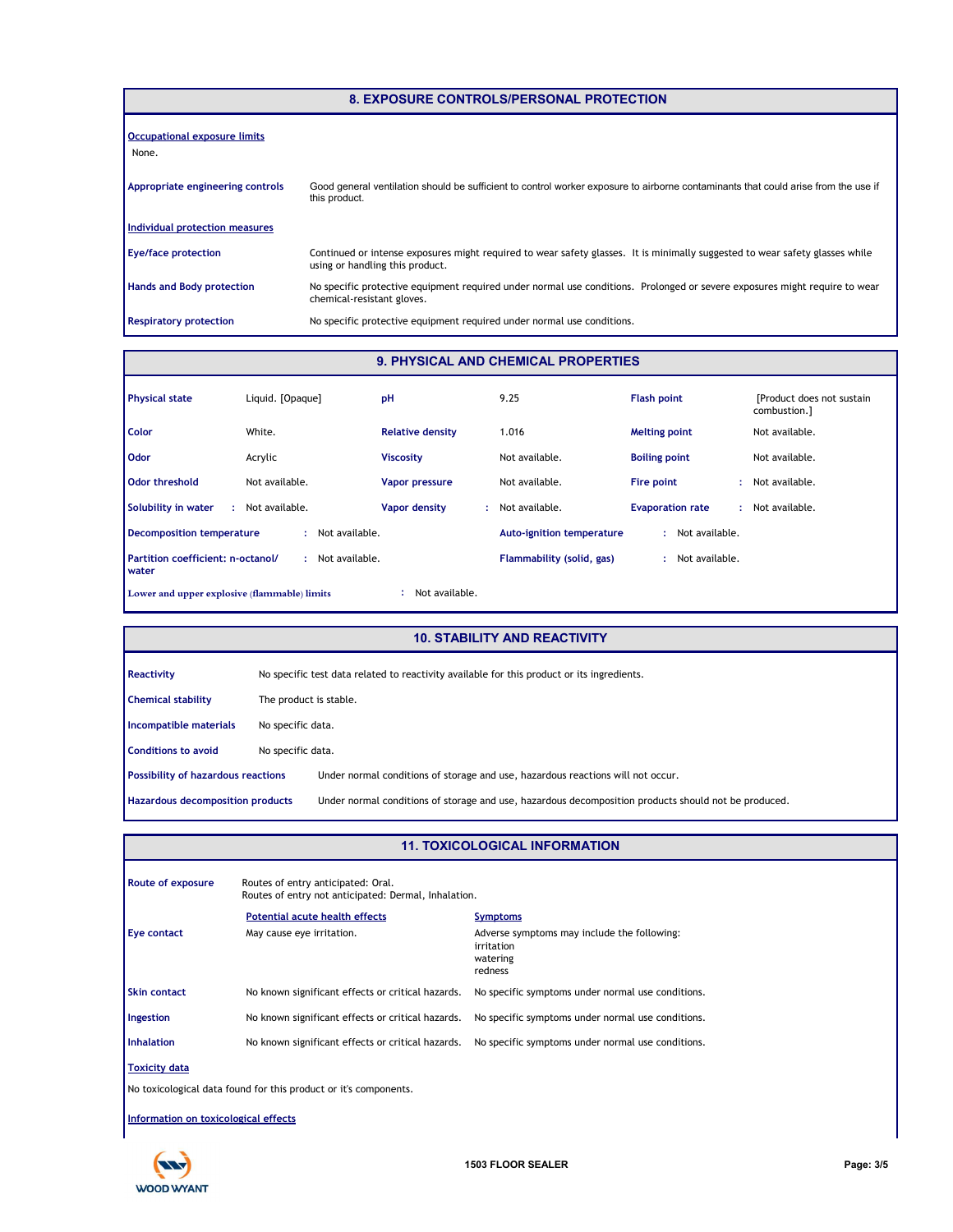| Mutagenicity                 |                                                   |
|------------------------------|---------------------------------------------------|
|                              | No known significant effects or critical hazards. |
|                              |                                                   |
| <b>Teratogenicity</b>        | No known significant effects or critical hazards. |
| <b>Developmental effects</b> | No known significant effects or critical hazards. |
|                              |                                                   |
| <b>Fertility effects</b>     | No known significant effects or critical hazards. |
| <b>Sensitization</b>         | Not available.                                    |
| Carcinogenicity              | No known significant effects or critical hazards. |
|                              |                                                   |

#### **12. ECOLOGICAL INFORMATION**

#### **Ecotoxicity data**

No ecotoxicological data listed for any component of this product.

**Other adverse effects Bioaccumulative potential Mobility in soil :** Unknown **:** Unknown **:** Unknown **:** Unknown **Persistence and degradability**

#### **13. DISPOSAL CONSIDERATIONS**

**Disposal methods** Dispose content and container in accordance with local, regional and national regulation in force.

| <b>14. TRANSPORT INFORMATION</b> |                     |                                                                      |                                                    |                          |                    |
|----------------------------------|---------------------|----------------------------------------------------------------------|----------------------------------------------------|--------------------------|--------------------|
|                                  | <b>UN number</b>    | UN proper shipping name                                              | <b>Transport hazard class</b><br>(e <sub>S</sub> ) | Packing group            | <b>TDG Placard</b> |
| <b>TDG Classification</b>        | Not regulated.<br>٠ |                                                                      | $\sim$                                             | $\overline{\phantom{a}}$ |                    |
|                                  |                     |                                                                      |                                                    |                          |                    |
| <b>Additional</b><br>information |                     | See shipping documents for specific information on DOT, IMDG or IATA |                                                    |                          |                    |

#### **15. REGULATORY INFORMATION**

| <b>Canadian lists</b>                   |                                                         |
|-----------------------------------------|---------------------------------------------------------|
| <b>Canadian NPRI</b>                    | The following components are listed: Phosphorus (total) |
| <b>CEPA Toxic substances</b>            | None of the components are listed.                      |
| Canada inventory                        | At least one component is not listed.                   |
| <b>International lists</b>              |                                                         |
| <b>United States</b><br>Not determined. |                                                         |

|                    |    |                                                                                                                                                                   | <b>16. OTHER INFORMATION</b>                                                           |             |  |
|--------------------|----|-------------------------------------------------------------------------------------------------------------------------------------------------------------------|----------------------------------------------------------------------------------------|-------------|--|
|                    |    | Hazardous Material Information System (U.S.A.)                                                                                                                    | <b>Health Hazard</b><br><b>Fire Hazard</b><br>Reactivity<br><b>Personal Protection</b> | 0<br>0<br>A |  |
| DD)                |    | Date of issue/Date of revision (YYYY-MM-<br>$: 2019-03-07$                                                                                                        |                                                                                        |             |  |
| <b>Prepared by</b> | ÷. | <b>Regulatory Affairs Department</b><br>Wood Wyant<br>A division of Sani-Marc Group<br>42, rue de l'Artisan<br>Victoriaville, Québec<br>G6P 7E3<br>1-819-758-1541 |                                                                                        |             |  |

**Notice to reader**